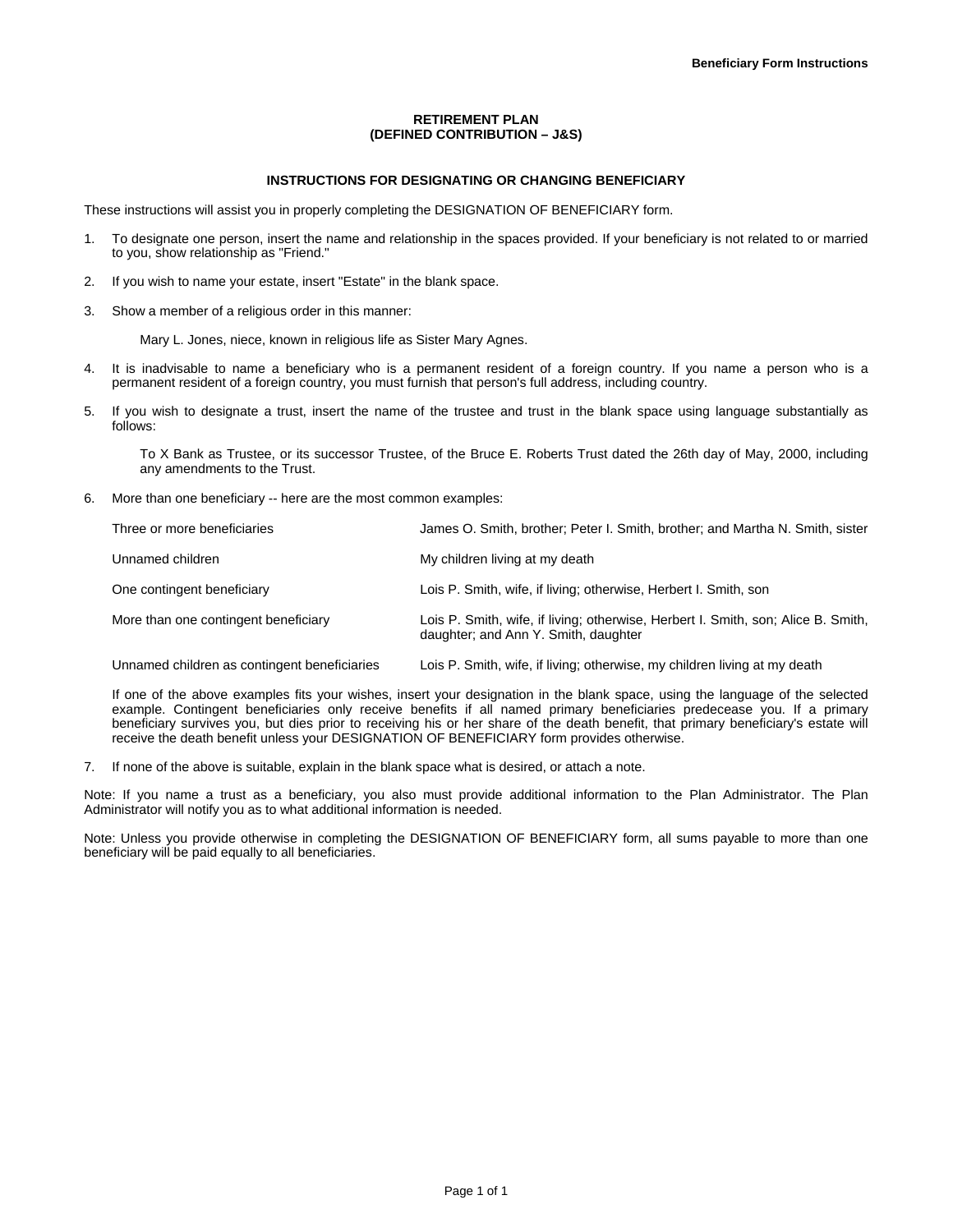### **RETIREMENT PLAN (DEFINED CONTRIBUTION – J&S)**

### **DESIGNATION OF BENEFICIARY**

| <b>Plan Name:</b>                                                                                                                        |                        |         |                  |
|------------------------------------------------------------------------------------------------------------------------------------------|------------------------|---------|------------------|
| <b>Participant Name:</b>                                                                                                                 |                        |         |                  |
| <b>Social Security Number:</b>                                                                                                           | <b>Marital Status:</b> | Married | <b>Unmarried</b> |
| Pursuant to the provisions of the Plan permitting the designation of a beneficiary or beneficiaries by a participant, I hereby designate |                        |         |                  |

the following person or persons as primary and secondary beneficiaries of my Account Balance that is subject to the Pre-Retirement Survivor Annuity provisions under the Plan payable by reason of my death:

|  | <b>Primary Beneficiary(ies) [include address and relationship]:*</b> |
|--|----------------------------------------------------------------------|
|--|----------------------------------------------------------------------|

**Contingent Beneficiary(ies) [include address and relationship]:\*** 

#### \**Note to participant:*

- 1. *Estate planning*. You may wish to consult with a professional tax advisor before completing this form.
- 2. *Effect of divorce.* A divorce decree or a decree of legal separation automatically revokes a designation of your spouse as a beneficiary, unless a qualified domestic relations order provides otherwise.
- 3. *Effect of marriage.* See below regarding spousal consent requirements if you are married and wish to name someone other than your spouse as your sole primary beneficiary. If you are unmarried at the time of your designation, your beneficiary designation will cease to be effective immediately upon your marriage unless you have designated your spouse as beneficiary.
- 4. *Trust beneficiary.* If you name a trust as a beneficiary, the trustee also must satisfy additional documentation requirements no later than October 31 of the calendar year following the calendar year of your death. The Plan Administrator will provide you or the trustee with the additional forms you must complete.
- 5. *Under age 35.* If you are under age 35, then your beneficiary designation becomes invalid in the year in which you turn age 35 and you must complete a new DESIGNATION OF BENEFICIARY form.

I RESERVE THE RIGHT TO REVOKE OR CHANGE ANY BENEFICIARY DESIGNATION. I HEREBY REVOKE ALL PRIOR DESIGNATIONS (IF ANY) OF PRIMARY BENEFICIARIES AND CONTINGENT BENEFICIARIES.

The Plan will pay all sums payable under the Plan by reason of my death to the primary beneficiary, if he or she survives me, and if no primary beneficiary survives me, then to the contingent beneficiary, and if no such designated beneficiary survives me, then the Plan will pay all such amounts in accordance with the Plan terms. I understand that, unless I have provided otherwise above, the Plan will pay all sums payable to more than one beneficiary equally to the living beneficiaries.

l

Date of this Designation **Signature of Participant** 

IF YOU ARE MARRIED, SEE THE NEXT PAGE OF THIS FORM FOR APPLICABLE SPOUSAL CONSENT REQUIREMENTS.

**Note:** Unless your spouse consents (or had consented under a prior designation), to the beneficiary designation or is the sole primary beneficiary, this Designation of Beneficiary is invalid with respect to the portion of your account balance subject to the Qualified Pre-Retirement Survivor Annuity rules. Accordingly, the Plan will pay the Pre-Retirement Survivor Annuity to your surviving spouse and then will pay your remaining vested account balance to your designated beneficiary.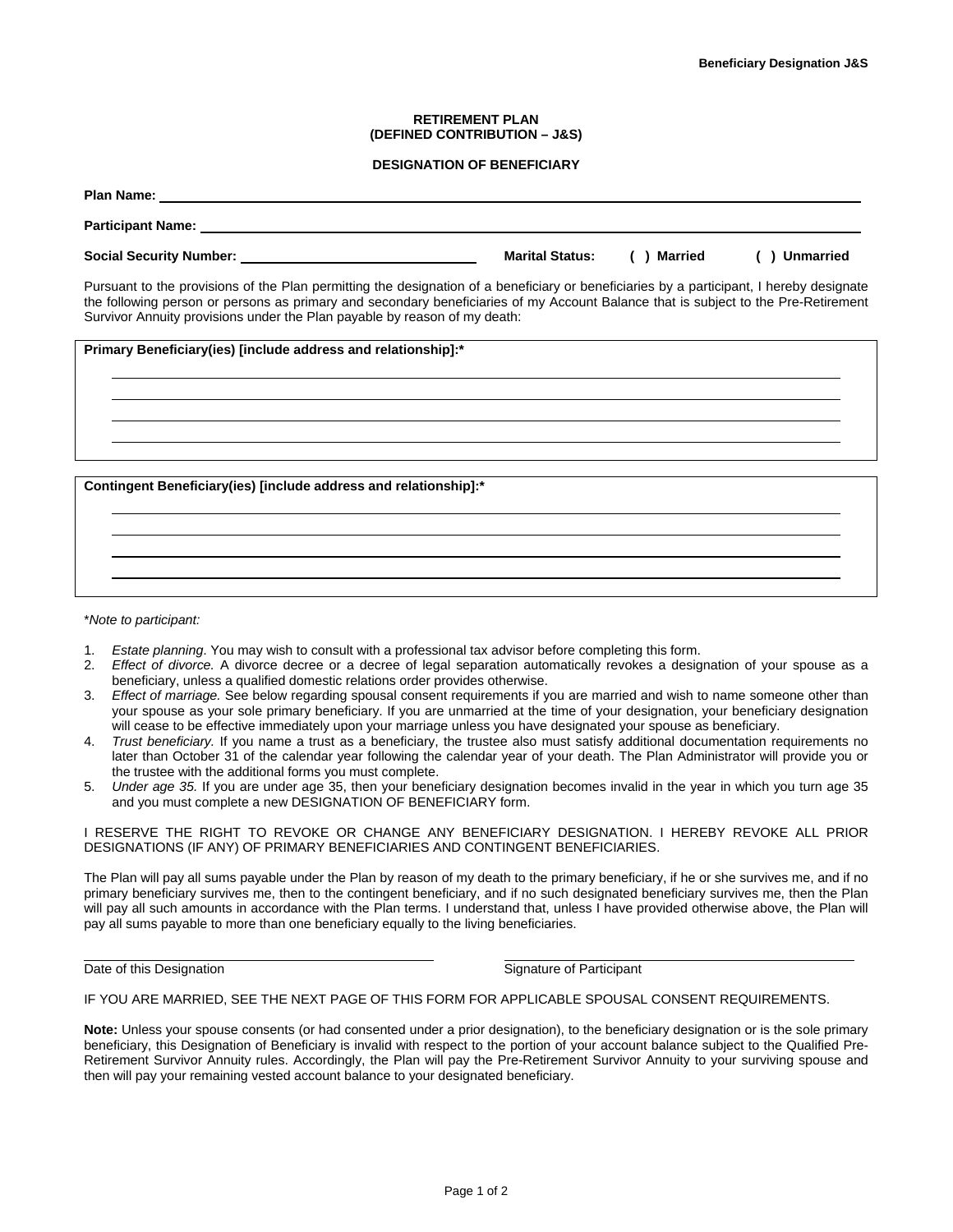### **CONSENT OF SPOUSE TO WAIVER OF PRE-RETIREMENT SURVIVOR ANNUITY**

I, the undersigned spouse of the Participant named in the foregoing "Designation of Beneficiary," hereby certify I have read and understand the Designation of Beneficiary and the Pre-Retirement Survivor Annuity Explanation. I certify that I have received the PRE-RETIREMENT SURVIVOR ANNUITY EXPLANATION and that I understand my right not to consent to this waiver election, the time period during which my spouse and I may make this waiver election, and the financial effect of the election not to receive benefits in the Pre-Retirement Survivor Annuity form. I also understand that if my spouse predeceases me, 50% of my spouse's account will become my property unless I give my written consent below for the account to pass to another beneficiary. Being fully satisfied with the provisions of the Designation of Beneficiary, I hereby consent to and accept the Designation of Beneficiary and waive my right to the Qualified Pre-Retirement Survivor Annuity, without regard to whether I survive or predecease my spouse. I understand that my consent is irrevocable unless my spouse changes the Designation of Beneficiary. I understand that if my spouse changes the Designation of Beneficiary to someone other than me (the spouse) as the sole primary beneficiary (*Spouse must choose one of (a) or (b) below*):

- (a) [ ] **Additional consent required.** I must execute and file with the Plan Administrator a similar consent to any new Designation of Beneficiary or the Participant's new Designation of Beneficiary will be ineffective and I will be the sole primary beneficiary.
- (b) [ ] **No additional consent required.** I waive my right to withhold my consent to any and all future changes my spouse makes to the Designation of Beneficiary. I understand that I have the right to limit my consent to the naming of the specific beneficiary in this Designation of Beneficiary by choosing (a) above.

| Print Name of Spouse                                                                                                                                                |           |                        | Signature of Participant's Spouse |  |
|---------------------------------------------------------------------------------------------------------------------------------------------------------------------|-----------|------------------------|-----------------------------------|--|
| Witness by Plan Representative.                                                                                                                                     |           |                        |                                   |  |
|                                                                                                                                                                     |           | Plan Representative    |                                   |  |
| Witness by Notary.                                                                                                                                                  | <b>OR</b> |                        |                                   |  |
|                                                                                                                                                                     |           |                        |                                   |  |
|                                                                                                                                                                     |           |                        |                                   |  |
| BEFORE ME, the undersigned, a Notary Public, personally appeared __________________________ who executed the above spouse's<br>consent as a free and voluntary act. |           |                        |                                   |  |
|                                                                                                                                                                     |           |                        |                                   |  |
|                                                                                                                                                                     |           |                        |                                   |  |
| (SEAL)                                                                                                                                                              |           | My Commission expires: |                                   |  |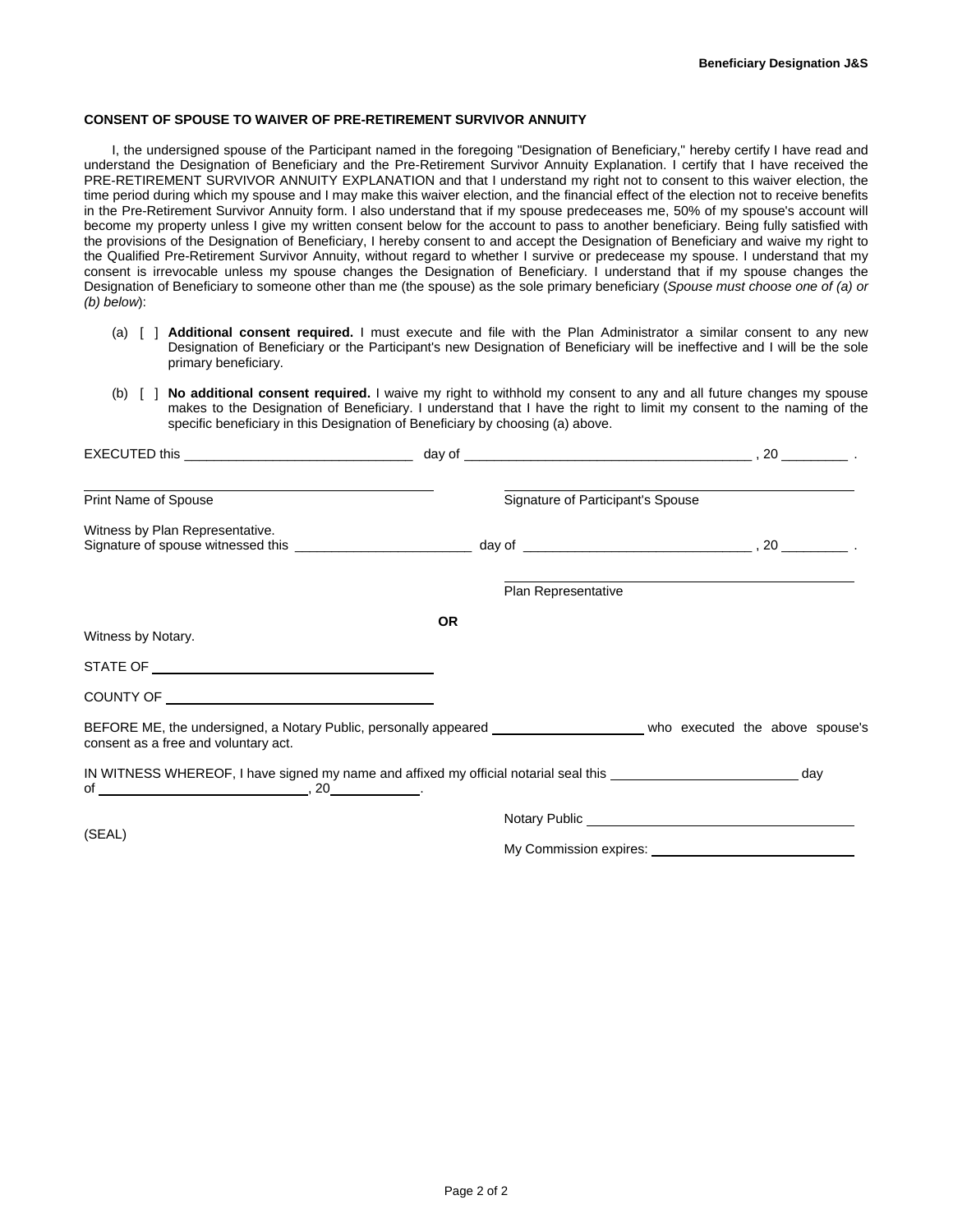### **RETIREMENT PLAN (DEFINED CONTRIBUTION – J&S)**

## **PRE-RETIREMENT SURVIVOR ANNUITY EXPLANATION**

Plan: \_\_\_\_\_\_\_\_\_\_\_\_\_\_\_\_\_\_\_\_\_\_\_\_\_\_\_\_\_\_\_\_\_\_\_\_\_\_\_\_\_\_\_\_\_\_\_\_\_\_\_\_\_\_\_\_\_\_\_\_\_\_\_\_\_\_\_\_\_\_\_\_\_\_\_\_\_\_\_\_\_\_\_\_\_\_\_\_\_\_\_\_\_\_\_\_\_\_\_\_\_

Participant: \_\_\_\_\_\_\_\_\_\_\_\_\_\_\_\_\_\_\_\_\_\_\_\_\_\_\_\_\_\_\_\_\_\_\_\_\_\_\_\_\_\_\_\_\_\_\_\_\_\_\_\_\_\_\_\_\_\_\_\_\_\_\_\_\_\_\_\_\_\_\_\_\_\_\_\_\_\_\_\_\_\_\_\_\_\_\_\_\_\_\_\_\_\_\_\_

**Automatic Spousal Death Benefit.** This form explains the Pre-Retirement Survivor Annuity benefit under the Plan. The Pre-Retirement Survivor Annuity provides a benefit for your surviving spouse if you die prior to commencing distributions from the Plan. The Plan will use 50% of your vested account balance to purchase a survivor annuity for your spouse. You need to read the balance of this explanation only if you have designated, or wish to designate, someone other than your spouse to receive the Automatic Spousal Death Benefit under the Plan.

**Pre-Retirement Survivor Annuity.** The Plan requires the payment of a Pre-Retirement Survivor Annuity to your spouse if your death occurs prior to commencement of benefits under the Plan, your spouse survives you, and you and your spouse are married on the date of your death. If the Plan commences benefit payments to you prior to your death, then the method of distribution in effect on the date of your death will dictate the manner in which the Plan will distribute your remaining account balance, if any.

Under the Pre-Retirement Survivor Annuity, your spouse will receive a lifetime level monthly payment. The Plan will use the value of the Automatic Spousal Death Benefit to purchase an annuity contract from an insurance company. The Plan then will distribute the contract to your surviving spouse as evidence of a right to receive the annuity payments from the insurance company. Generally, the Plan may not commence payment of the Pre-Retirement Survivor Annuity prior to the date you would have attained the later of Normal Retirement Age under the Plan or age 62 without the consent of your surviving spouse. However, your spouse may elect to have distribution of the Pre-Retirement Survivor Annuity at any time following your death. If, at the time of your death, the value of the Automatic Spousal Death Benefit does not exceed \$5,000, the Plan Administrator will direct that a lump-sum distribution be made to your surviving spouse as soon as administratively feasible, in lieu of providing the Pre-Retirement Survivor Annuity.

The actual level monthly payments made under the Pre-Retirement Survivor Annuity will depend on the annuity purchase rate used by the insurance company, your surviving spouse's age at the time the distribution begins, and the amount of the Automatic Spousal Death Benefit at the time of the purchase of the annuity contract. The Plan will charge your account for the commission incurred incident to the purchase of the annuity contract. The following table provides the approximate monthly annuity payments under an immediate annuity purchasable per \$1,000 of account balance for a surviving spouse ranging from age 50 to age 80. The table assumes an annuity factor based on the UP 1984 mortality tables and a 6% interest rate. The insurance company from which the annuity contract is purchased may use different factors. Different factors will produce a different monthly payment. The Plan Administrator, upon request, will provide you with a more precise calculation.

| <b>Surviving Spouse's</b> | Monthly | <b>Surviving Spouse's</b> | Monthly |
|---------------------------|---------|---------------------------|---------|
| Age                       | Payment | Age                       | Payment |
| 50                        | \$6.53  | 66                        | \$9.17  |
| 52                        | \$6.74  | 68                        | \$9.72  |
| 54                        | \$6.97  | 70                        | \$10.34 |
| 56                        | \$7.23  | 72                        | \$11.06 |
| 58                        | \$7.53  | 74                        | \$11.90 |
| 60                        | \$7.86  | 76                        | \$12.86 |
| 62                        | \$8.25  | 78                        | \$13.97 |
| 64                        | \$8.68  | 80                        | \$15.24 |

For example, if the value of the Automatic Spousal Death Benefit is \$10,000, then a surviving spouse who is age 60 will receive a monthly annuity payment for his or her life equal to approximately \$78.60 (\$7.86 X 10). These amounts are only estimates.

**Waiver Election.** The Plan requires payment of the Pre-Retirement Survivor Annuity unless you have a valid waiver election in effect on the date of your death. To have a valid waiver you must complete the DESIGNATION OF BENEFICIARY form enclosed with this explanation. Please note, your spouse must consent to the waiver by signing the waiver form. A notary public or a Plan representative must witness your spouse's signature. Your waiver election is not valid unless your spouse, during the election period, also consents in writing to your beneficiary designation or to any change in your beneficiary designation, unless your spouse is the sole primary beneficiary. A notary public or Plan representative also must witness your spouse's consent to the beneficiary designation. Your waiver election is not valid unless you and your spouse make the election within the election period. The election period begins on the first day of the Plan Year immediately preceding your 35th birthday or, if later, the date you receive this notice. The election period ends on the date of your death. If you wish, you may waive the Pre-Retirement Survivor Annuity prior to the beginning of the election period, but not prior to the first day of the Plan Year immediately preceding your 32nd birthday or, if later, the date you receive this notice. However, a waiver made prior to the beginning of the election period becomes null and void as of the first day of the election period and you would have to complete another waiver form with your spouse's consent. If you terminate service with the Employer prior to the beginning of the election period, you may waive the Pre-Retirement Survivor Annuity at any time after your termination of service. However, if you waive the Pre-Retirement Survivor Annuity prior to attaining age 35 and you return to